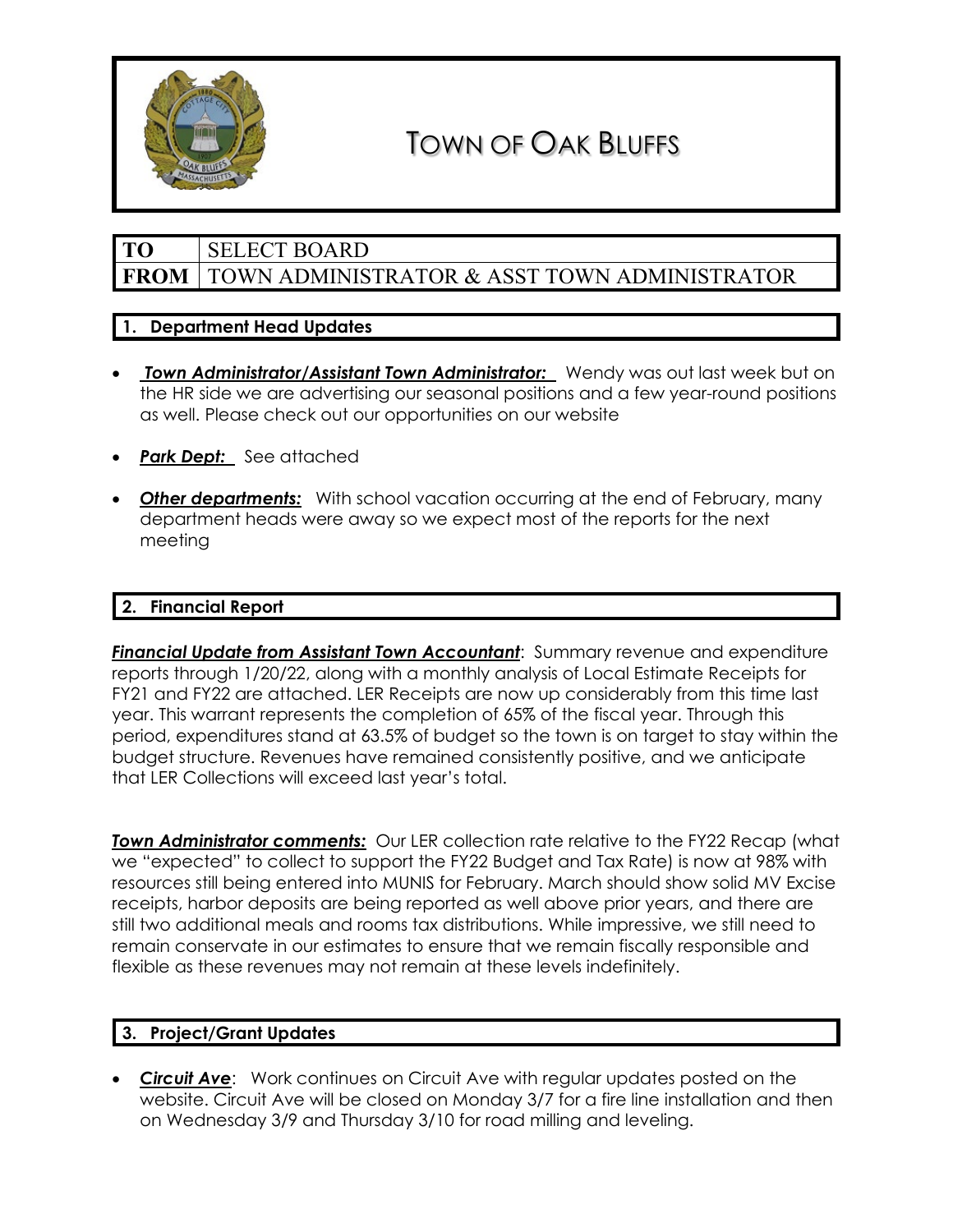

# TOWN OF OAK BLUFFS

- *Town Hall:* We moved over mid-February, and everyone is settling into their new locations. EVERYONE did a fantastic job and the reviews from residents have been positive. We are also starting to get our visits from our furry friends again which has been very missed over the past year. We look forward to scheduling an official open house and working on a time capsule for the property.
- **FEMA/MEMA blizzard relief:** An updated snowfall measure for the January 29<sup>th</sup> storm now provides us, along with Edgartown and Tisbury, the opportunity to request some financial aid which we are in the process of completing. Our initial damage assessment quickly identified 30,000 that was potentially eligible but with the formal application we will work to apply for any eligible reimbursement.

### **4. Other Updates**

- **MMAAA**: The Assistant Accountant and I will be attending the Massachusetts Municipal Auditors and Accountants Association meeting next week so I will be out of the office on Monday and Tuesday March 14-15 and Carrie will be out the 16th as well so she can take the exam.
- *Climate Action Plan*: The MV Climate Action Plan Oak Bluffs workshop, as requested by Liz Durkee, is scheduled for March 30, 2022, and the invitations to the various staff, board members, and committees has been sent out.
- **Spring Clean**: April and May are right around the corner so we will be scheduling our next Town Clean-up Day shortly.
- *We continue to send our best wishes to Alice for a speedy recovery!*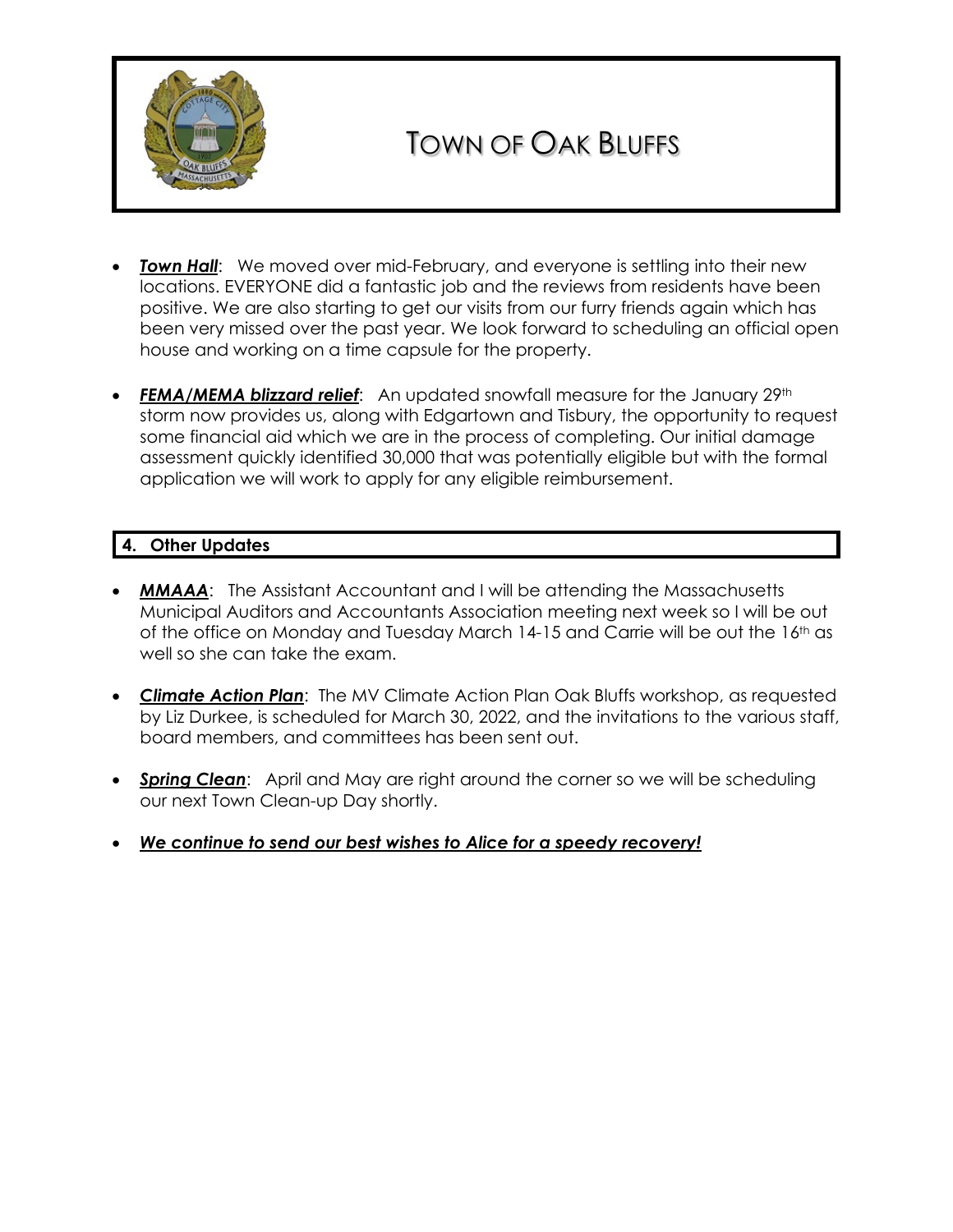

Town of Oak Bluffs, Massachusetts P.O. Box 1327 Oak Bluffs, MA 02557-1327 Telephone: (508) 693-0072 Fax: (508) 696-6472

## Highway - Parks Departments January-February 2022

On Saturday, January 29<sup>th</sup>, 2022, winter storm Kenan hit the island with white-out conditions and strong winds. The Highway Department had seven outside contractors with snowplows, loaders and bobcats assisting with snow removal. The next two snowstorms were in the early hours of Monday, February 14<sup>th</sup> and Friday, February 25<sup>th</sup>, 2022. To date, we have purchase 353.65 tons of road salt.

There were repairs made to both 2001 Chevrolet C7500 and the 2006 Sterling sander during the snowstorms; we look forward to taking possession of the 2023 Freightliner for next year's winter storms. The Highway Department installed a new heating oil tank as we lost heat to entire building in mid-January.

The Local Drop Attendant returned to work on Monday, February 14th after his hip replacement surgery in January and one Heavy Equipment Operator remains out of work due to his knee injury. We are waiting to hear from Human Resources when/if he will be returning to work. Facilities Coordinator Ray Moreis received training on the new Town Hall's heating & cooling systems, as well as the alarm systems for the building and elevator.

The Highway Department removed the streetlamp posts from Circuit Avenue and placed them inside the Highway garage so they can be repainted. On nicer days, they collected roadside rubbish and leaves from various parks.

There are employment opportunities for both the Highway and Parks Departments for 2022 summer season. The jobs include lifeguards, assistant basketball instructors, beach/park attendants and laborers.

Richard Combra Ir Highway Superintendent/Parks Commissioner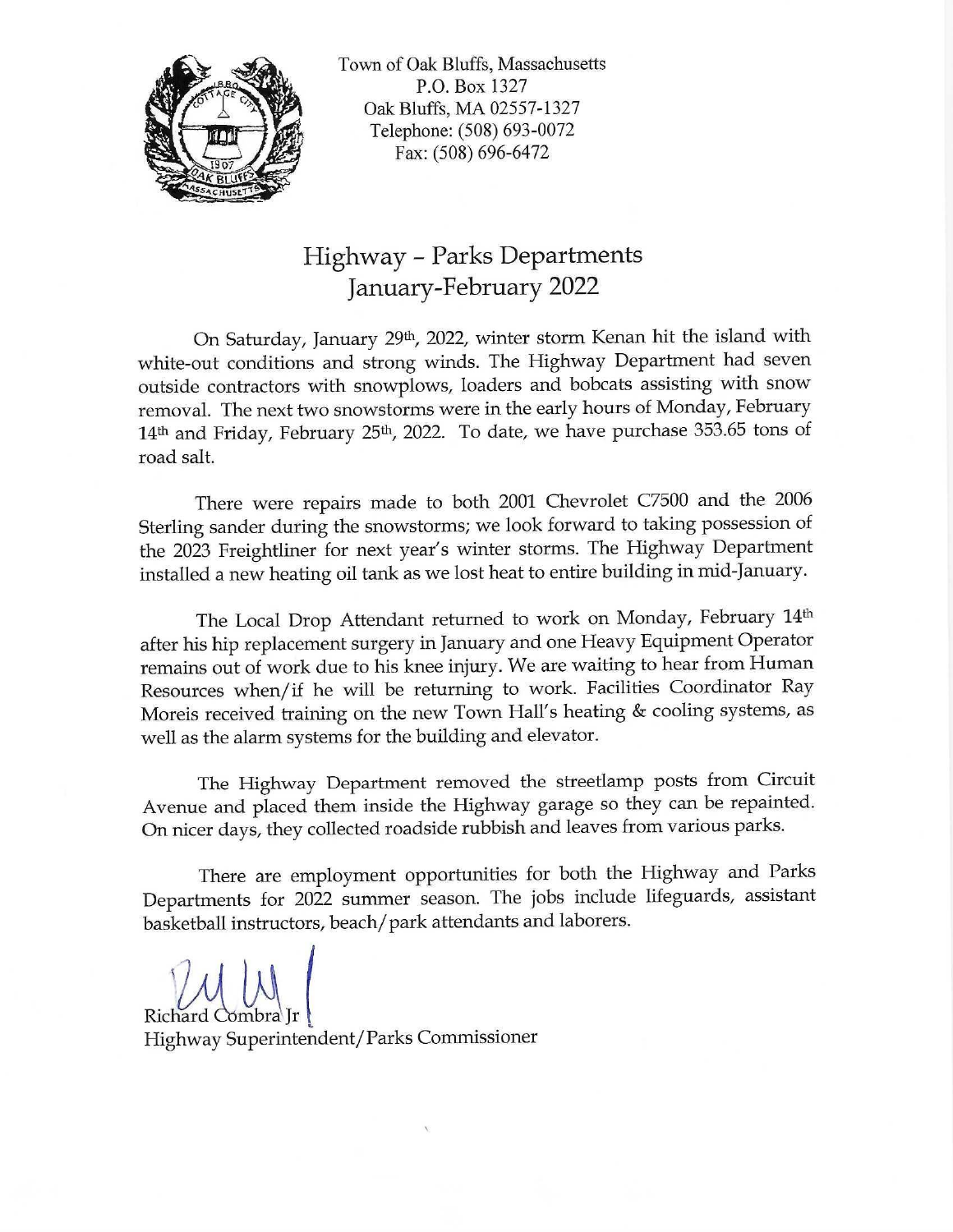| Preliminary Fiscal Year 2022 Local Estimated Receipts By Monthly Collections (Unaudited) |  |
|------------------------------------------------------------------------------------------|--|
|------------------------------------------------------------------------------------------|--|

|                                  |     | JUL     |    | <b>AUG</b>                     |     | <b>SEP</b>                                          |     | OCT     |    | <b>NOV</b>            |     | <b>DEC</b> |    | <b>JAN</b>  |              | <b>FEB</b>     |    | <b>MAR</b>               | <b>APR</b>     | <b>MAY</b> |   | JUN       | <b>YTD</b> |
|----------------------------------|-----|---------|----|--------------------------------|-----|-----------------------------------------------------|-----|---------|----|-----------------------|-----|------------|----|-------------|--------------|----------------|----|--------------------------|----------------|------------|---|-----------|------------|
|                                  |     |         |    |                                |     |                                                     |     |         |    |                       |     |            |    |             |              |                |    |                          |                |            |   |           |            |
| 01 MV Excise                     | .\$ | 19,857  |    | 50,566                         |     | 23,641                                              | Ŝ.  | 34,214  |    | 26,872                |     | 36,131     | .S | 8,301       |              | 74,484         | Ŝ. | $\overline{\phantom{a}}$ | $\sim$         |            |   | $\sim$    | 274,065    |
| 02 Other Excise                  |     | 53      |    | 15                             | l S | 1,023,846                                           | Ŝ   | 4,199   |    | 3,041                 | -Ŝ  | 1,328,001  |    | 123         |              | $136 \quad$ \$ |    | $\overline{\phantom{a}}$ | $\sim$         |            |   | $\sim$    | 2,359,414  |
| 03 Penalties and Interest        | Ś   | 87,279  |    | 39,088                         |     | 54,912                                              |     | 16,004  |    | 13,156                |     | 14,183     |    | 35,907      |              | 25,252         |    | $\overline{\phantom{a}}$ | $\blacksquare$ |            |   | $\sim$    | 285,780    |
| 04 Payments in Lieu of Taxes     | Ŝ.  |         |    |                                |     |                                                     |     |         |    |                       |     |            |    |             |              |                |    | ٠                        | ٠              |            |   | $\sim$    |            |
| 08 Charges for Services-Trash    | -\$ | 36,550  |    | 25,266                         |     | 19,512                                              |     | 11,188  |    | 12,819                |     | 13,183     |    | 10,365      |              | 8,064          | Ŝ. | ٠                        | $\blacksquare$ |            |   | $\sim$    | 136,947    |
| 10 Fees                          | \$  | 10,621  | Ś  | 11,941                         | l S | $7,372$ \$                                          |     | 6,690   |    | 9,241                 | - Ś | 5,647      |    | 16,026      |              | 6,225          | .s |                          | $\blacksquare$ |            |   | $\sim$    | 73,762     |
| 11 Rentals                       | \$  | 8,500   | Ŝ. | 11,375                         | I S | $200 \, \text{S}$                                   |     | 9,325   |    | $375$ \$              |     | 725        |    | 1,125       |              | $1,750$ \$     |    | ٠                        | $\blacksquare$ |            |   | $\sim$    | 33,375     |
| 00 Dept. Revenue-School          |     |         |    |                                |     |                                                     | Ś   |         |    |                       | -Ś  |            |    |             |              |                |    | $\blacksquare$           | $\blacksquare$ |            |   | $\sim$    |            |
| 13 Dept. Revenue-Library         |     | 112     |    | 255                            |     | 394                                                 | Ś   | 45      |    | 221                   |     | 101        |    |             |              | 135            |    | ٠                        | $\blacksquare$ |            |   | $\sim$    | 1,264      |
| 16 Other Dept. Revenue           |     | 27,031  |    | 7,209                          | l S | 11,416                                              | Ŝ   | 14,041  |    | 13,446                |     | 17,821     |    | 8,323       |              | 5,581          |    | ٠                        | ٠              |            |   | $\sim$    | 104,868    |
| 17 Licenses and Permits          | Ś   | 19,448  |    | 16,015                         |     | 23,372                                              |     | 25,421  |    | 68,994                |     | 34,302     |    | 39,517      |              | 7,959          |    | ٠                        | ٠              |            |   | $\sim$    | 235,027    |
| 19 Fines and Forfeits            |     | 320     | S  | 840                            | l S | 1,865                                               | Ŝ.  | 350     |    | 1,030                 |     | 5,330      |    | $1,935$ \$  |              | 485            | Ŝ. | ٠                        | $\blacksquare$ |            |   | $\sim$    | 12,155     |
| 20 Investment Income             |     | 859     | -S | $758$ $\overline{\phantom{1}}$ |     | 418                                                 | \$. | 384     |    | 343                   | -Ś  | 295        | -Ś | $415$ \$    |              | $642 \,$ \$    |    | $\overline{\phantom{a}}$ | $\sim$         |            |   | $\sim$    | 4,115      |
| 21 Other Miscellaneous-Recurring | Ś   | 331,871 |    | 328,880                        |     | 164,813                                             | Ŝ   | 15,125  |    | $(518)$ \$            |     | $\sim$     |    |             |              |                |    | $\overline{\phantom{a}}$ | ۰.             |            |   |           | 840,170    |
| 00 Miscellaneous-Non Recurring   | Ś   |         |    |                                |     |                                                     | Ś   |         |    |                       | Ŝ   |            |    |             |              |                |    | $\blacksquare$           | $\blacksquare$ |            |   | $\sim$    |            |
|                                  |     |         |    |                                |     |                                                     |     |         |    |                       |     |            |    |             |              |                |    |                          |                |            |   |           |            |
| Total                            |     | 542,500 |    | 492,208                        | IS. | 1,331,760                                           |     | 136,986 |    | 149,021               | S.  | 1,455,718  |    | 122,036     |              | $130,713$ \$   |    | $\overline{\phantom{a}}$ | $\sim$         |            |   | $\sim$    | 4,360,942  |
|                                  |     |         |    |                                |     |                                                     |     |         |    |                       |     |            |    |             |              |                |    |                          |                |            |   |           |            |
| Cummulative Monthly Totals       | Ŝ.  | 542,500 |    | 1,034,708                      |     | $\frac{1}{2}$ , 2,366,468 $\frac{1}{2}$ , 2,503,454 |     |         | Ŝ. | 2,652,475 \$4,108,193 |     |            |    | \$4,230,229 | $\mathsf{S}$ | 4,360,942 \$   |    | 4,360,942 \$4,360,942    |                | 4,360,942  | - | 4,360,942 |            |
|                                  |     |         |    |                                |     |                                                     |     |         |    |                       |     |            |    |             |              |                |    |                          |                |            |   |           |            |
| Percent relative to FY21         |     | 19%     |    | 19%                            |     | 92%                                                 |     | 14%     |    | 14%                   |     | 40%        |    | 41%         |              | 27%            |    |                          |                |            |   |           |            |
| Percent relative to FY22 RECAP   |     | 12%     |    | 23%                            |     | 53%                                                 |     | 56%     |    | 60%                   |     | 92%        |    | 95%         |              | 98%            |    |                          |                |            |   |           |            |

\$ 3,968,872 Est LER FY21 RECAP

\$ 4,450,000 \$ 4,808,173 Est LER FY22 RECAP Past 3 yr Avg

#### Preliminary Fiscal Year 2021 Local Estimated Receipts By Monthly Collections (Unaudited)

|                                  |    | JUL     |   | <b>AUG</b>               |     | <b>SEP</b> | OCT                             | <b>NOV</b>               |    | <b>DEC</b>               |    | <b>JAN</b> | <b>FEB</b>                                                                                                                                        |     | <b>MAR</b>               |    | <b>APR</b> | <b>MAY</b>  | <b>JUN</b>               | <b>YTD</b>               |
|----------------------------------|----|---------|---|--------------------------|-----|------------|---------------------------------|--------------------------|----|--------------------------|----|------------|---------------------------------------------------------------------------------------------------------------------------------------------------|-----|--------------------------|----|------------|-------------|--------------------------|--------------------------|
|                                  |    |         |   |                          |     |            |                                 |                          |    |                          |    |            |                                                                                                                                                   |     |                          |    |            |             |                          |                          |
| 01 MV Excise                     |    | 17,565  |   | 28,178                   |     | 35,346     | 43,340                          | 34,117                   |    | 21,696                   |    | 2,031      | 212,517                                                                                                                                           |     | 426,298                  |    | 42,544     | 50,660      | 144,511                  | 1,058,802                |
| 02 Other Excise                  |    |         |   | 38                       | - 5 | 82,783     | 853,330                         | 25                       |    | 412,308                  | Ŝ  | 163        | 2,355                                                                                                                                             |     | 111,685                  |    | 582        | 143         | 211,442                  | 1,674,854                |
| 03 Penalties and Interest        |    | 31.083  |   | 21,830                   |     | 18.645     | 20,628                          | 37,880                   |    | 17.703                   |    | 23,983     | 116,254                                                                                                                                           |     | 22,621                   |    | 27.743     | 146,501     | 31,915                   | 516,786                  |
| 04 Payments in Lieu of Taxes     |    |         |   | ۰                        |     |            |                                 |                          |    |                          |    |            |                                                                                                                                                   |     |                          |    |            | 15,951      | $\overline{\phantom{a}}$ | 15,951                   |
| 08 Charges for Services-Trash    |    | 31,265  |   | 36,860                   |     | 15,595     | 17,585                          | 11,355                   |    | 10,580                   |    | 8,960      | 8,335                                                                                                                                             |     | 10,230                   |    | 16,320     | 19,805      | 33,695                   | 220,585                  |
| 10 Fees                          |    | 17,223  | S | 14,481                   | - S | 11,410     | 5,923                           | 8,668                    | ιs | 10,020                   | S  | 10,450     | (21,600) \$                                                                                                                                       |     | 7,817                    | -S | 7,601      | 7,508       | 1,794                    | 81,294                   |
| 11 Rentals                       |    | 1,200   |   | 2,050                    |     | 750        |                                 | 1,125                    |    | 350                      | S  | 3,200      | $(750)$ \$                                                                                                                                        |     | 5,225                    |    | 300        | 18,584      | 6,150                    | 38,184                   |
| 00 Dept. Revenue-School          |    |         |   | $\overline{\phantom{a}}$ |     |            |                                 |                          |    |                          |    |            |                                                                                                                                                   |     |                          |    |            |             | $\sim$                   | $\overline{\phantom{a}}$ |
| 13 Dept. Revenue-Library         |    | 53      |   | ۰                        |     |            | 61                              |                          |    | 33                       | Ŝ  | 16         | 23 <sub>1</sub>                                                                                                                                   |     | 410                      |    | 30         | 88          | (893)                    | (180)                    |
| 16 Other Dept. Revenue           |    | 8,666   |   | 11,792                   |     | 20,763     | (1, 182)                        | (331)                    |    | 51,479                   | S  | 6,910      | 7,284                                                                                                                                             | - S | 19,307                   |    | 12,874     | 23,171      | 19,548                   | 180,281                  |
| 17 Licenses and Permits          |    | 28,395  |   | 18,935                   |     | 16,640     | 24,244                          | 19,933                   |    | 64,194                   |    | 23,085     | 14,068                                                                                                                                            |     | 84,698                   |    | 39,095     | 34,063      | 45,122                   | 412,472                  |
| 19 Fines and Forfeits            |    | 220     | S | 33                       | l S | 1.571      | 456                             | 435                      | ΙS | 169                      | S  | 270        | 1,124                                                                                                                                             |     | 520                      |    | 893        |             | 295                      | 5,985                    |
| 20 Investment Income             |    | 8,276   |   | 6,260                    |     | 5,557      | 7,964                           | 7,803                    |    | L,696                    |    | 669        | 1.272                                                                                                                                             |     | 716                      |    | 332        | 811         | 1.215                    | 42,571                   |
| 21 Other Miscellaneous-Recurring |    | 313.472 |   | 274,170                  |     | 150.702    | (3,929)                         | 13,435                   | ΙS | 350                      | Ŝ. |            | 90.689                                                                                                                                            |     | 47,164                   |    | 23,278     | 88,935      | 168,816                  | 1,167,083                |
| 00 Miscellaneous-Non Recurring   |    | ٠       |   | $\overline{\phantom{a}}$ |     |            |                                 | $\overline{\phantom{a}}$ |    | $\overline{\phantom{a}}$ | Ŝ  |            |                                                                                                                                                   |     | $\overline{\phantom{a}}$ |    |            |             | 250                      | 250                      |
|                                  |    |         |   |                          |     |            |                                 |                          |    |                          |    |            |                                                                                                                                                   |     |                          |    |            |             |                          |                          |
| Total                            |    | 457,417 |   | 414,625                  |     | 359,762    | 968,420                         | 134,445                  |    | 590,578                  |    | 79,735     | 431,571                                                                                                                                           |     | 736,690                  |    | 171,592    | 406,221     | 663,860                  | 5,414,917                |
|                                  |    |         |   |                          |     |            |                                 |                          |    |                          |    |            |                                                                                                                                                   |     |                          |    |            |             |                          |                          |
| Cummulative Monthly Totals       | Š. | 457.417 |   |                          |     |            | 872,043 \$1,231,804 \$2,200,225 |                          |    |                          |    |            | $\binom{1}{2}$ , 334,670 $\binom{5}{2}$ , 2,925,248 $\binom{5}{2}$ , 3,004,983 $\binom{5}{2}$ , 3,436,555 $\binom{5}{2}$ 4,173,245 $\binom{5}{2}$ |     |                          |    | 4,344,837  | \$4,751,057 | 5,414,917                |                          |

Percent realtive to FY21 RECAP 12% 22% 31% 55% 59% 74% 76% 87% 105% 105% 109% 120% 136%

| Est LER FY20 RECAP | S | 4.128.000 |
|--------------------|---|-----------|
| Est LER FY21 RECAP | ς | 3.968.872 |
| Past 3 yr Avg      | ς | 5.889.770 |
| <b>Actual FY20</b> | ς | 4,734,515 |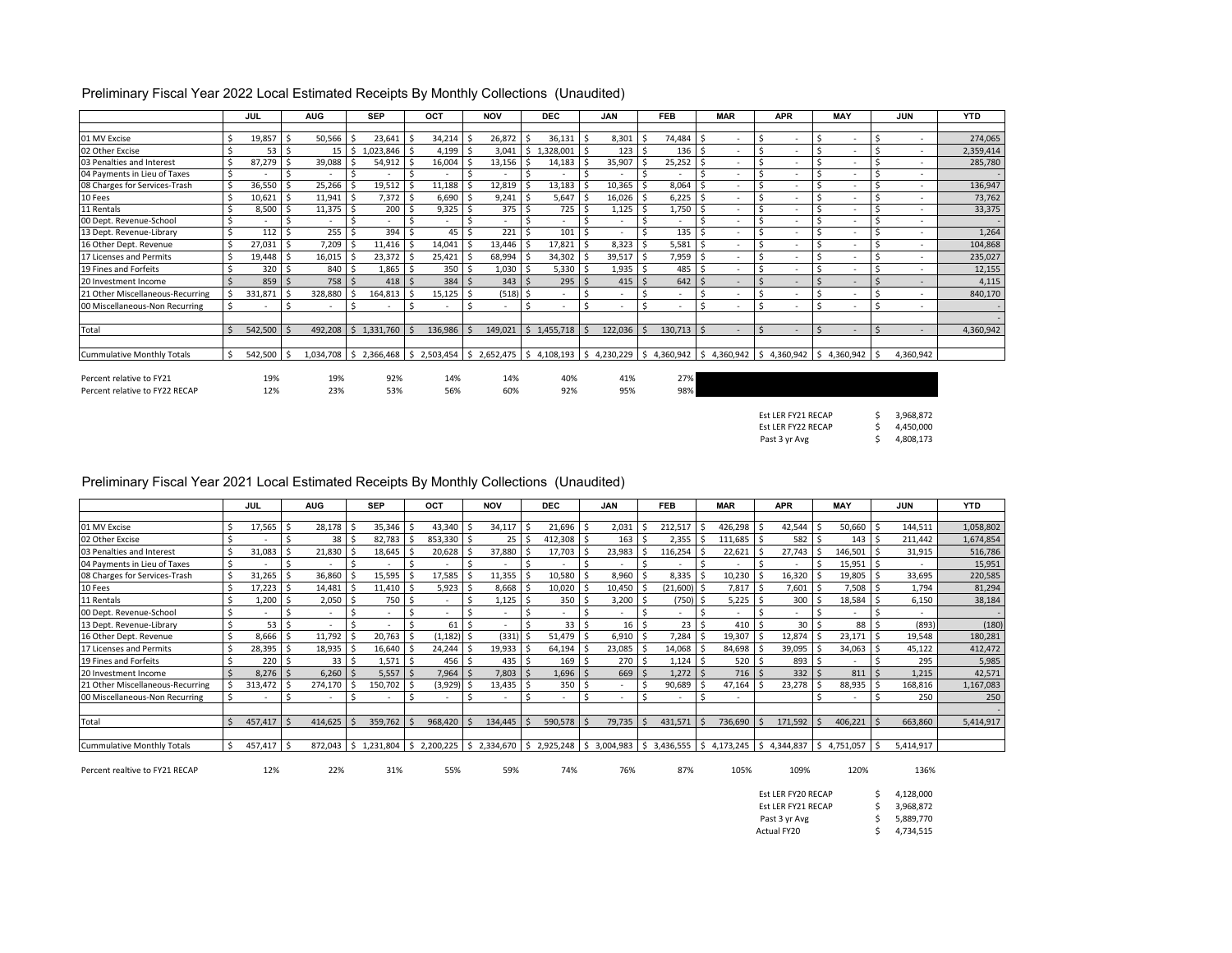munis a tyler erp solution

#### **FOR 2022 08 JOURNAL DETAIL 2022 1 TO 2022 13**

| ORIGINAL APPROP         |                                            | <b>REVISED BUDGET</b>            | <b>YTD ACTUAL</b> | MTD ACTUAL     | <b>ENCUMBRANCES</b> | <b>AVAILABLE BUDGET</b> | % USED |
|-------------------------|--------------------------------------------|----------------------------------|-------------------|----------------|---------------------|-------------------------|--------|
|                         |                                            |                                  |                   |                |                     |                         |        |
| 01 GENERAL FUND         |                                            |                                  |                   |                |                     |                         |        |
| 01 MOTOR VEH EXCISE     |                                            |                                  |                   |                |                     |                         |        |
| 02 OTHER EXCISE         | $-800,000.00$                              | $-800,000.00$                    | $-274,032.68$     | $-74, 483, 70$ | 0.00                | $-525, 967.32$          | 34.3%  |
|                         | $-1,399,910.00$                            | $-1,399,910.00$                  | $-2, 359, 433.38$ | $-136.00$      | 0.00                | 959,523.38              | 168.5% |
| 03 PENALTIES & INTEREST | $-100,000.00$                              | $-100,000.00$                    | $-285, 793.71$    | $-25, 252.13$  | 0.00                | 185,793.71              | 285.8% |
| 04 PILOT                | $-14,000.00$                               | $-14,000.00$                     | 0.00              | 0.00           | 0.00                | $-14,000.00$            | .0%    |
| 08 CHGS TRASH DISP      |                                            |                                  |                   |                |                     |                         |        |
| 09 OTHER CHGS           | $-175,000.00$                              | $-175,000.00$                    | $-136,947.00$     | $-8,064.00$    | 0.00                | $-38,053.00$            | 78.3%  |
| 10 FEES                 | 0.00                                       | 0.00                             | 1,460.89          | $-4.00$        | 0.00                | $-1,460.89$             | 100.0% |
|                         | $-88,500.00$                               | $-88,500.00$                     | $-73, 762.01$     | $-6, 224.75$   | 0.00                | $-14,737.99$            | 83.3%  |
| 11 RENTALS              | $-45,000.00$                               | $-45,000.00$                     | $-31, 125.00$     | $-1,750.00$    | 0.00                | $-13,875.00$            | 69.2%  |
| 13 DEPT LIBRARY         | $-2,500.00$                                | $-2,500.00$                      | $-1, 263.50$      | $-135.48$      | 0.00                | $-1, 236.50$            | 50.5%  |
| 16 OTHER DEPTL          | $-122,500.00$                              | $-122,500.00$                    | $-104,867.62$     | $-5,581.33$    | 0.00                | $-17,632.38$            | 85.6%  |
| 17 LIC & PERMITS        | $-396,700.00$                              | $-396,700.00$                    | $-236,986.95$     | $-7,959.25$    | 0.00                | $-159, 713.05$          | 59.7%  |
| 19 FINES & FORFEIT      | $-15,000.00$                               | $-15,000.00$                     | $-12, 154.50$     | $-484.50$      | 0.00                | $-2,845.50$             | 81.0%  |
| 20 INVMT INCOME         | $-50,000.00$                               | $-50,000.00$                     | $-4, 154.55$      | $-642.35$      | 0.00                | $-45,845.45$            | 8.3%   |
| 21 MISC RECURRING       | $-950,000.00$                              | $-950,000.00$                    | $-840, 170.31$    | 0.00           | 0.00                | $-109,829.69$           | 88.4%  |
| TOTAL GENERAL FUND      | $-4, 159, 110.00$                          | $-4, 159, 110.00$                | $-4, 359, 230.32$ | $-130, 717.49$ | 0.00                | 200,120.32              | 104.8% |
|                         | <b>TOTAL REVENUES</b><br>$-4, 159, 110.00$ | $-4, 159, 110.00$                | $-4, 359, 230.32$ | $-130, 717.49$ | 0.00                | 200,120.32              |        |
|                         | $-4, 159, 110.00$                          | GRAND TOTAL<br>$-4, 159, 110.00$ | $-4, 359, 230.32$ | $-130, 717.49$ | 0.00                | 200,120.32              | 104.8% |

\*\* END OF REPORT - Generated by Carrie Blair \*\*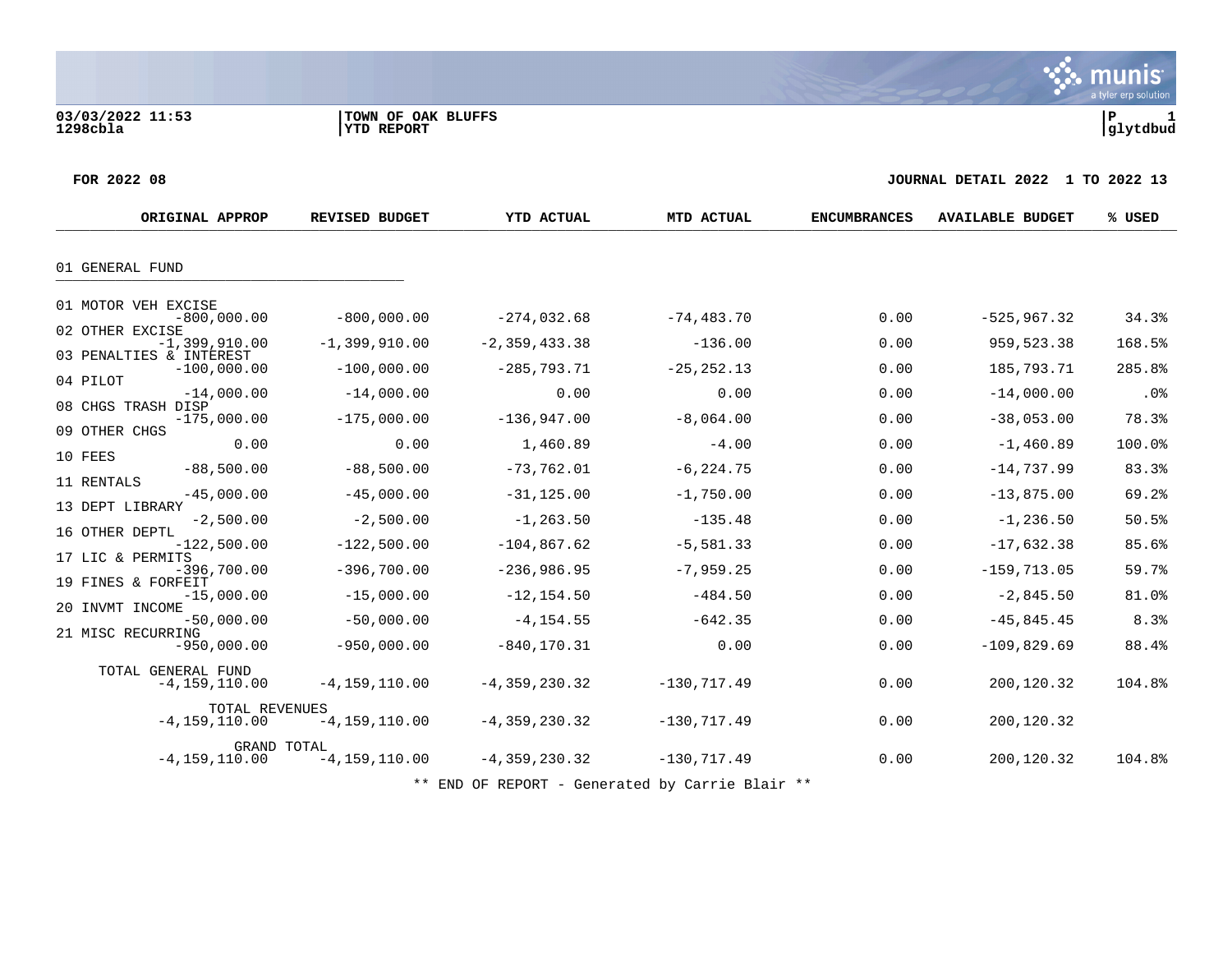$\ddot{\mathbf{w}}$  munis a tyler erp solution

#### **FOR 2022 08 JOURNAL DETAIL 2022 1 TO 2022 13**

| ORIGINAL APPROP                                 | <b>REVISED BUDGET</b> | YTD EXPENDED   | MTD EXPENDED | <b>ENCUMBRANCES</b> | <b>AVAILABLE BUDGET</b> | % USED |
|-------------------------------------------------|-----------------------|----------------|--------------|---------------------|-------------------------|--------|
|                                                 |                       |                |              |                     |                         |        |
| 01 GENERAL FUND                                 |                       |                |              |                     |                         |        |
| 108 OTHER GOVT SUPPORT                          |                       |                |              |                     |                         |        |
| 228,570.00                                      | 228,570.00            | 100,342.50     | 0.00         | 0.00                | 128,227.50              | 43.9%  |
| 122 BOARD OF SELECTMEN<br>545,961.52            | 545,961.52            | 302,104.11     | 38,529.95    | 0.00                | 243,857.41              | 55.3%  |
| 131 FINANCE COMMITTEE<br>7,675.00               | 7,675.00              | 2,668.13       | 575.00       | 0.00                | 5,006.87                | 34.8%  |
| 132 FIN COMM RESERVE FD.                        |                       |                |              |                     |                         |        |
| 50,000.00<br>135 TOWN ACCOUNTANT                | 50,000.00             | 0.00           | 0.00         | 0.00                | 50,000.00               | .0%    |
| 162,800.00<br>141 ASSESSORS                     | 162,800.00            | 101,330.32     | 12,220.60    | 0.00                | 61,469.68               | 62.2%  |
| 181,617.13                                      | 181,617.13            | 124,408.20     | 13,741.60    | 0.00                | 57,208.93               | 68.5%  |
| 144 TREAS/COLL (FIXED P/R COST)<br>4,663,337.64 | 4,663,337.64          | 3, 411, 006.01 | 284,526.07   | 0.00                | 1, 252, 331.63          | 73.1%  |
| 146 TREASURER/COLLECTOR<br>243, 102. 46         | 243, 102. 46          | 169,069.19     | 23,983.15    | 0.00                | 74,033.27               | 69.5%  |
| 155 INFORMATION TECHNOLOGY                      |                       |                |              |                     |                         |        |
| 375,424.00<br>161 TOWN CLERK                    | 375,424.00            | 305, 240.74    | 34, 385. 71  | 0.00                | 70,183.26               | 81.3%  |
| 143,658.21<br>163 BOARD OF REGISTRARS           | 143,658.21            | 89,808.81      | 11,161.87    | 0.00                | 53,849.40               | 62.5%  |
| 27,483.10                                       | 27,483.10             | 4,419.35       | 1,060.50     | 0.00                | 23,063.75               | 16.1%  |
| 171 CONSERVATION COMMISSION<br>109,614.96       | 109,614.96            | 47,938.42      | 5,660.60     | 0.00                | 61,676.54               | 43.7%  |
| 175 PLANNING BOARD<br>53,307.75                 | 53,307.75             | 34,622.39      | 4,502.87     | 0.00                | 18,685.36               | 64.9%  |
| 199 UNCLASSIFIED (SELECTMEN)<br>1,311,327.00    | 1,311,327.00          | 1,092,496.30   | 17,431.73    | 0.00                | 218,830.70              | 83.3%  |
| 210 POLICE DEPARTMENT                           |                       |                |              |                     |                         |        |
| 2,656,120.04<br>220 FIRE DEPARTMENT             | 2,656,120.04          | 1,769,619.86   | 213,011.76   | 0.00                | 886,500.18              | 66.6%  |
| 522,094.72<br>231 AMBULANCE SERVICE             | 522,094.72            | 211,705.85     | 27,377.03    | 0.00                | 310,388.87              | 40.5%  |
| 504,971.40                                      | 504,971.40            | 242, 437. 12   | 30,636.21    | 0.00                | 262,534.28              | 48.0%  |
| 241 BUILDING INSPECTOR<br>243,647.73            | 243,647.73            | 129,351.55     | 18,013.73    | 0.00                | 114,296.18              | 53.1%  |
| 249 SHELLFISH<br>211,716.94                     | 211,716.94            | 118,310.06     | 11,436.05    | 0.00                | 93,406.88               | 55.9%  |
| 291 EMERGENCY MANAGEMENT                        |                       |                |              |                     |                         |        |
| 27,200.00                                       | 27,200.00             | 20,261.99      | 11,806.98    | 0.00                | 6,938.01                | 74.5%  |